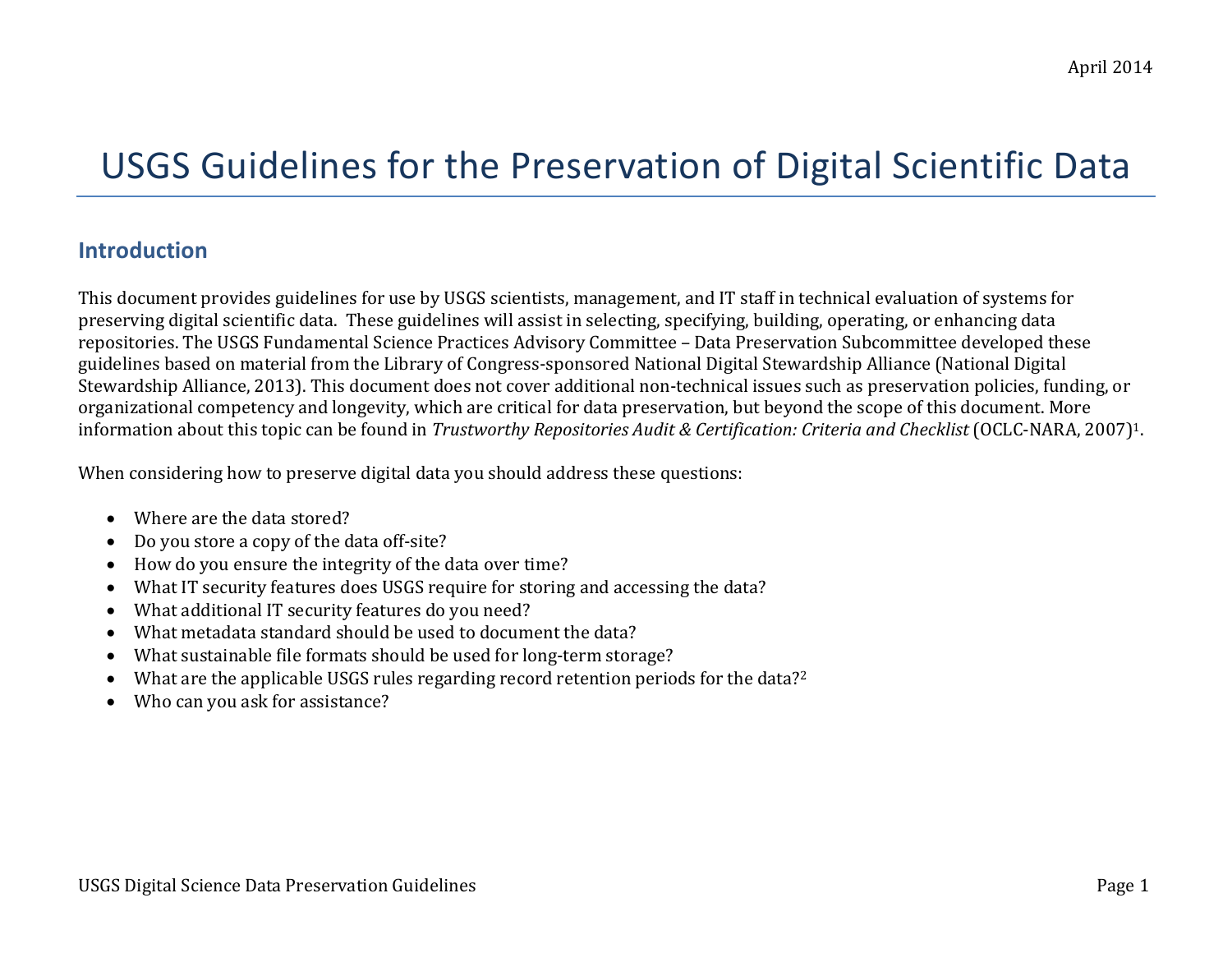# **Table Element Definitions**

Each row in the table below represents a technical element of digital data preservation.

- Storage & Geographic Location Storage systems, locations, and multiple copies to prevent loss of data.
- Data Integrity Procedures to prevent, detect, and recover from unexpected or deliberate changes to data.
- Information Security Procedures to prevent human-caused corruption of data, deletion, and unauthorized access.
- Metadata Documentation of the data to enable contextual understanding and long-term usability.
- File Formats File types, data structures, and naming conventions to aid long-term preservation and reuse.
- Physical Media Basic recommendations to reduce obsolescence risks that can threaten the readability of physical media.

# **"Long-term" and "Sustainable Format" Definitions**

Long-term: A period of time long enough for there to be concern about the loss of integrity of digital information held in a repository, including deterioration of storage media, changing technologies, support for old and new media and data formats, and a changing user community. This period extends into the indefinite future.

Sustainable format: The ability to access an electronic record throughout its lifecycle, regardless of the technology used when it was originally created. A sustainable format is one that increases the likelihood of a record being accessible in the future.

#### **Levels of Digital Preservation**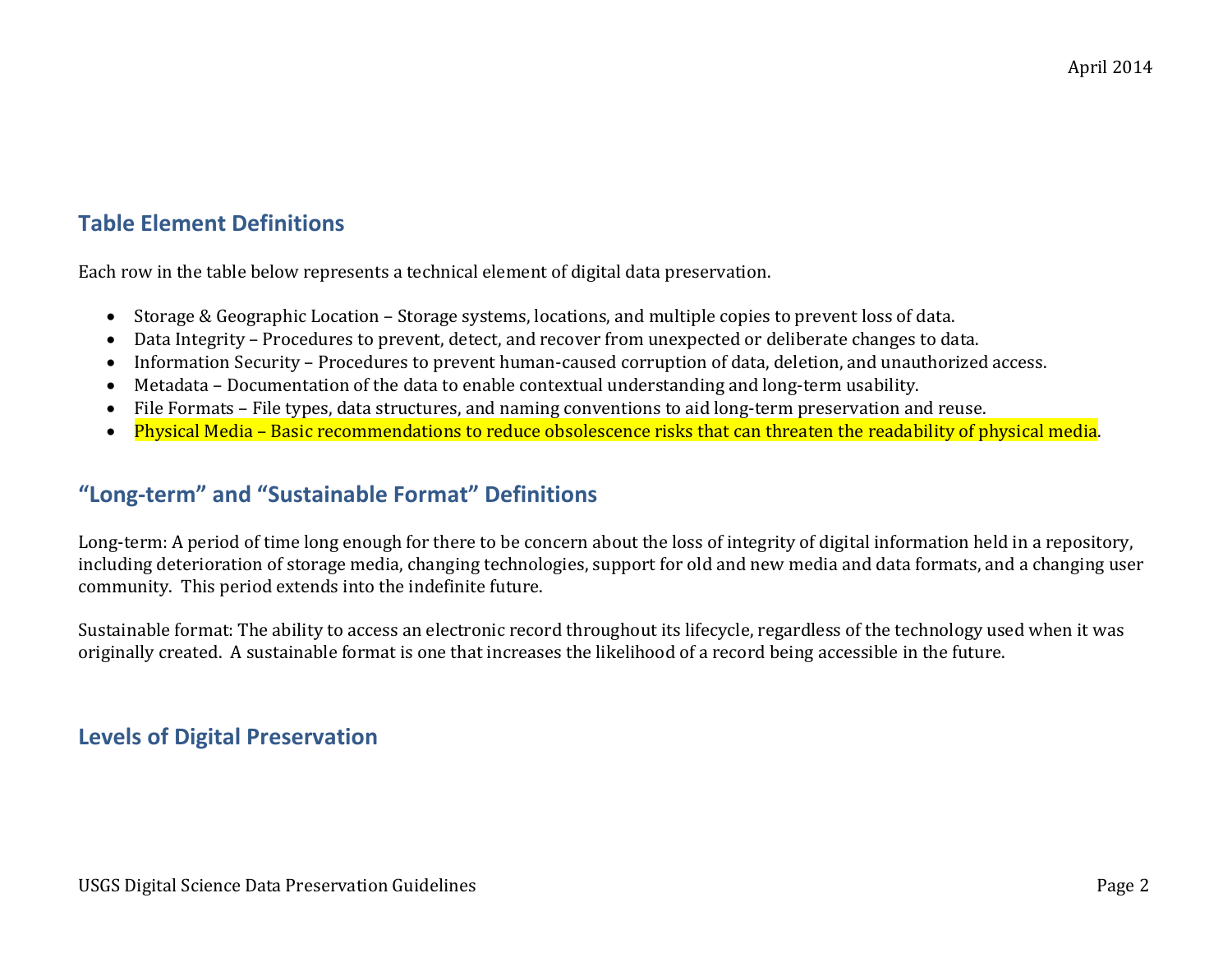For each element, the columns in the following table describe four levels of increasing assurance that digital data will be preserved. The table is based upon a left-to-right progression.

- Each level adds requirements to the previous levels.
- To enhance an existing data repository, upgrade all elements to the same level.
- For highest assurance of data preservation, specify all elements at Level Four.

The table can be used to evaluate a repository's compliance with the desired levels. For each cell in the table, assign a grade to the repository of Pass, Incomplete, or Fail. Mark each cell (e.g. green, yellow, red backgrounds), to create a quick visual assessment. Pay attention to the lower levels marked Incomplete or Fail. If you are proposing improvements to an existing repository, you could create *Before* and *After* tables, to highlight proposed or actual progress.

**Level One**: The minimum criteria and activities needed to maintain data through the life of a research project.

**Level Two**: Better. Implement Level Two elements after all Level One elements are in place.

**Level Three**: Even better. Implement Level Three elements after all Level Two elements are in place..

**Level Four**: Best. USGS should plan to provide repositories that meet these criteria for all long-term USGS records.

| <b>ELEMENT</b>                     | <b>LEVEL ONE</b>                                                                                                                                                                                                  | <b>LEVEL TWO</b>                                                                                                                                                                                                              | <b>LEVEL THREE</b>                                                                                                                                                                                                                                  | <b>LEVEL FOUR</b>                                                                                                                                                                                                               |
|------------------------------------|-------------------------------------------------------------------------------------------------------------------------------------------------------------------------------------------------------------------|-------------------------------------------------------------------------------------------------------------------------------------------------------------------------------------------------------------------------------|-----------------------------------------------------------------------------------------------------------------------------------------------------------------------------------------------------------------------------------------------------|---------------------------------------------------------------------------------------------------------------------------------------------------------------------------------------------------------------------------------|
| Storage and<br>Geographic Location | Two complete copies<br>stored physically<br>separate from each<br>other<br>Transfer the digital<br>content from<br>temporary media into<br>an established storage<br>system<br>Managed storage<br>system in place | Three complete copies<br>At least one copy in a<br>different geographic<br>location (offsite<br>locations must follow<br><b>NARA 1571</b><br>guidelines <sup>3</sup> )<br>Document the storage<br>system and storage<br>media | At least one copy in a<br>$\bullet$<br>geographic location<br>with a different disaster<br>threat (e.g. hurricane<br>area versus an<br>earthquake area)<br>Maintain an<br>obsolescence<br>monitoring process for<br>the storage system and<br>media | At least 3 copies in<br>$\bullet$<br>geographic locations with<br>different disaster threats<br>Implement a<br>$\bullet$<br>comprehensive plan that<br>keeps files and metadata<br>on currently accessible<br>systems and media |
| Data Integrity                     | Verify checksums on<br>ingest, if provided                                                                                                                                                                        | Verify checksums on<br>all data ingest                                                                                                                                                                                        | Verify checksums at<br>fixed intervals                                                                                                                                                                                                              | Verify checksums of all<br>content in response to                                                                                                                                                                               |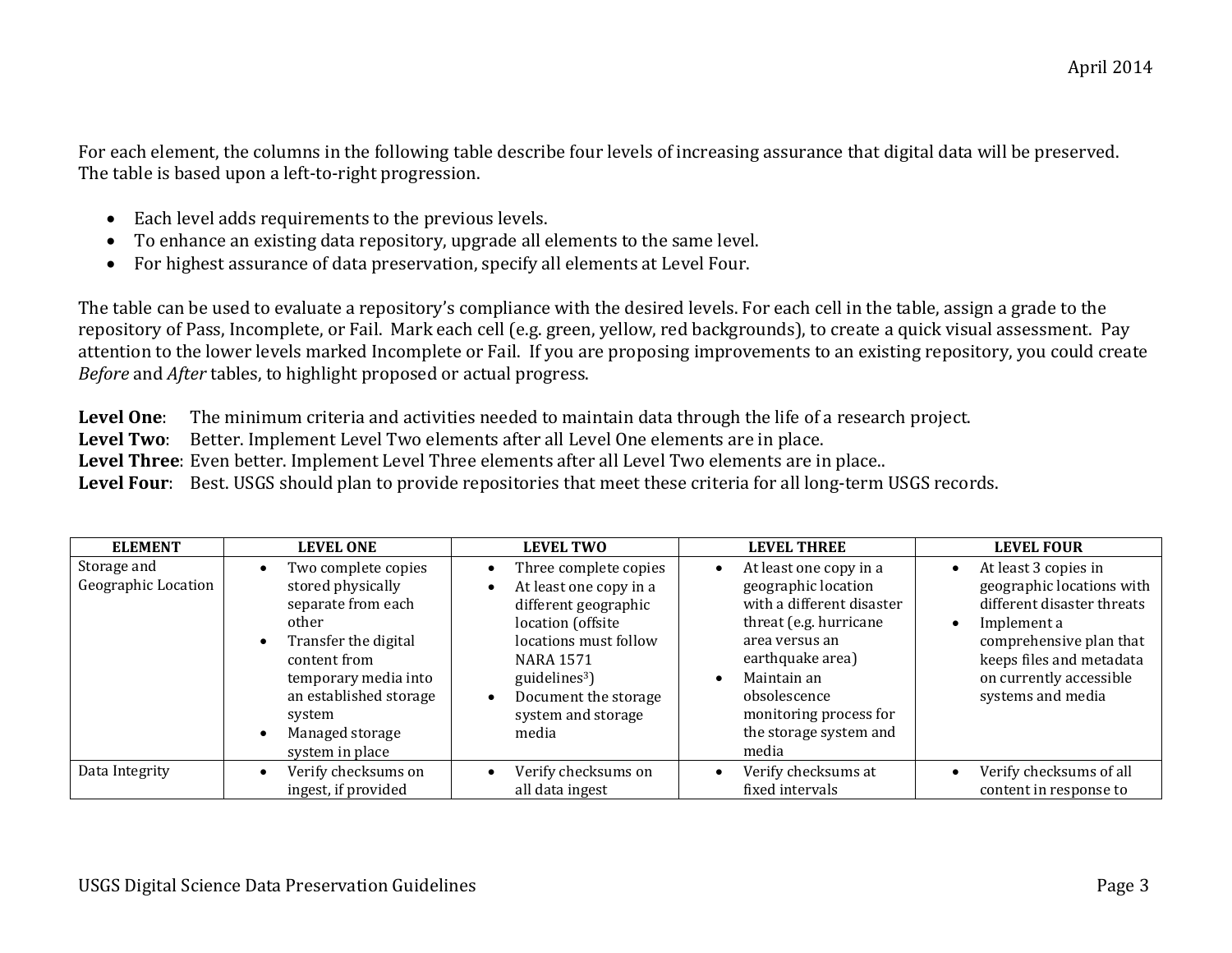|                         | Create checksums if<br>$\bullet$<br>not provided<br>Virus check all content                                                                                                                     | Use read only<br>procedures when<br>working with original<br>media                                                                                                                                                                                            | Maintain logs of<br>$\bullet$<br>checksums and supply<br>audit information on<br>demand<br>Maintain procedures to<br>detect corrupt data<br>Virus check all content | specific events or<br>activities<br>Maintain procedures to<br>replace or repair<br>corrupted data<br>Ensure no one person has<br>$\bullet$<br>write access to all copies<br>Create, store, and verify a<br>$\bullet$<br>second, different<br>checksum for all content |
|-------------------------|-------------------------------------------------------------------------------------------------------------------------------------------------------------------------------------------------|---------------------------------------------------------------------------------------------------------------------------------------------------------------------------------------------------------------------------------------------------------------|---------------------------------------------------------------------------------------------------------------------------------------------------------------------|-----------------------------------------------------------------------------------------------------------------------------------------------------------------------------------------------------------------------------------------------------------------------|
| Information<br>Security | Identify who has<br>$\bullet$<br>authorization to read.<br>write, move, and delete<br>individual files<br>Limit authorizations to<br>individual files                                           | Document access<br>$\bullet$<br>restrictions for content                                                                                                                                                                                                      | Maintain logs of who<br>$\bullet$<br>performed what actions<br>on files, including<br>deletions and<br>preservation actions                                         | Perform audit of logs<br>$\bullet$                                                                                                                                                                                                                                    |
| Metadata                | Inventory of content<br>$\bullet$<br>and its storage location<br>Ensure backup and<br>physical separation of<br>inventory information<br>Adhere to current<br><b>USGS</b> metadata<br>standards | Store all relevant<br>$\bullet$<br>database management<br>information<br>Store information<br>$\bullet$<br>describing changes to<br>the structure or format<br>of the data, including<br>time of occurrence<br>Provide access to all<br>forms of the metadata | Preserve standard<br>$\bullet$<br>technical, descriptive,<br>and preservation<br>metadata                                                                           | Same as Level 3<br>$\bullet$                                                                                                                                                                                                                                          |
| <b>File Formats</b>     | Encourage the use of a<br>$\bullet$<br>limited set of<br>documented and open<br>file formats, codecs,<br>compression schemes,<br>and encapsulation<br>schemes                                   | Inventory the file<br>$\bullet$<br>formats in use                                                                                                                                                                                                             | Monitor file format<br>$\bullet$<br>obsolescence issues                                                                                                             | Perform format<br>migrations, emulations (a<br>virtual instance of a<br>previous operating<br>system or procedure) and<br>similar activities                                                                                                                          |
| <b>Physical Media</b>   | Inventory all physical<br>media utilized<br>including hard disks.                                                                                                                               | Develop a plan to<br>utilize trade studies to<br>evaluate medias                                                                                                                                                                                              | All non-recommended<br>$\bullet$<br>media have been<br>properly disposed of                                                                                         | Base all media choices on<br>trade studies.<br>All information is<br>$\bullet$                                                                                                                                                                                        |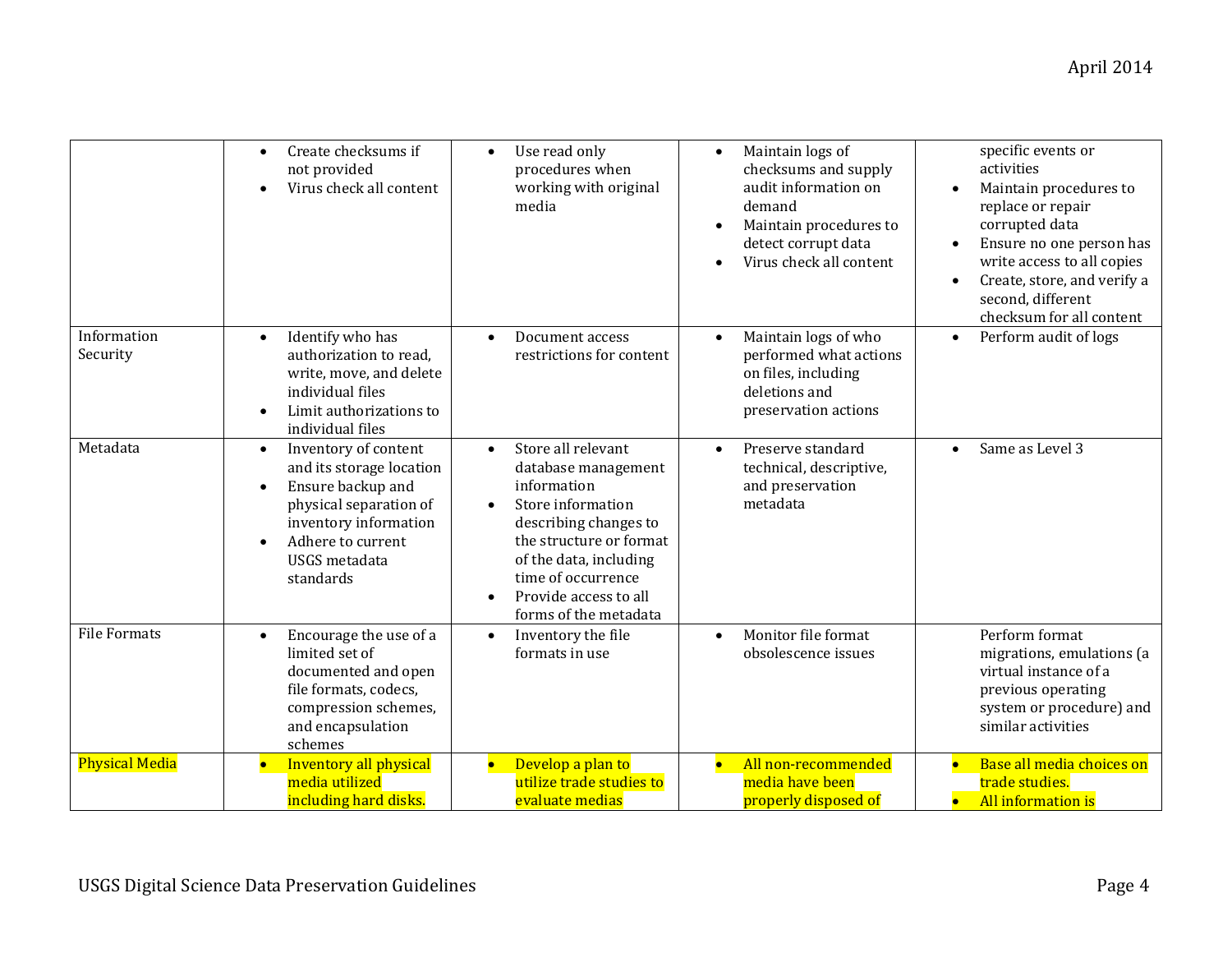| suitable for USGS<br>purposes.<br><b>Begin to transition</b><br>away from all media<br>utilized that are 10 | following transition<br>activities. | migrated from an older<br>media to a newer media<br>every 3 to 5 years<br>including hard disks. |
|-------------------------------------------------------------------------------------------------------------|-------------------------------------|-------------------------------------------------------------------------------------------------|
| <u>years or more in age.</u>                                                                                |                                     |                                                                                                 |

Derived from: Library of Congress, National Digital Stewardship Alliance, NDSA Levels of Digital Preservation: Version 1, February 2013.

#### **Roles and Responsibilities**

The repository manager or project chief ensures that all of the table elements are addressed, though others may be responsible for implementation and operation (e.g. data managers, IT specialists).

Scientists and research staff can use these criteria to judge the suitability of a data repository for preserving data.

Management can use these criteria for specifying or selecting data repositories.

IT personnel can use these criteria for building, buying, enhancing, or operating data repositories.

#### **Checksums**

A checksum is a short mathematical digest of a file, which changes if any bit in the file changes. You use checksums to detect unexpected changes in file content. Federal agencies, including USGS, should use NIST-approved checksums for new systems. Currently, those are: SHA-224, SHA-256, SHA-384, and SHA-512.

MD5 and SHA-1 checksums are widely used, but not approved for new systems.

For more information, see http://csrc.nist.gov/groups/ST/toolkit/secure\_hashing.html.